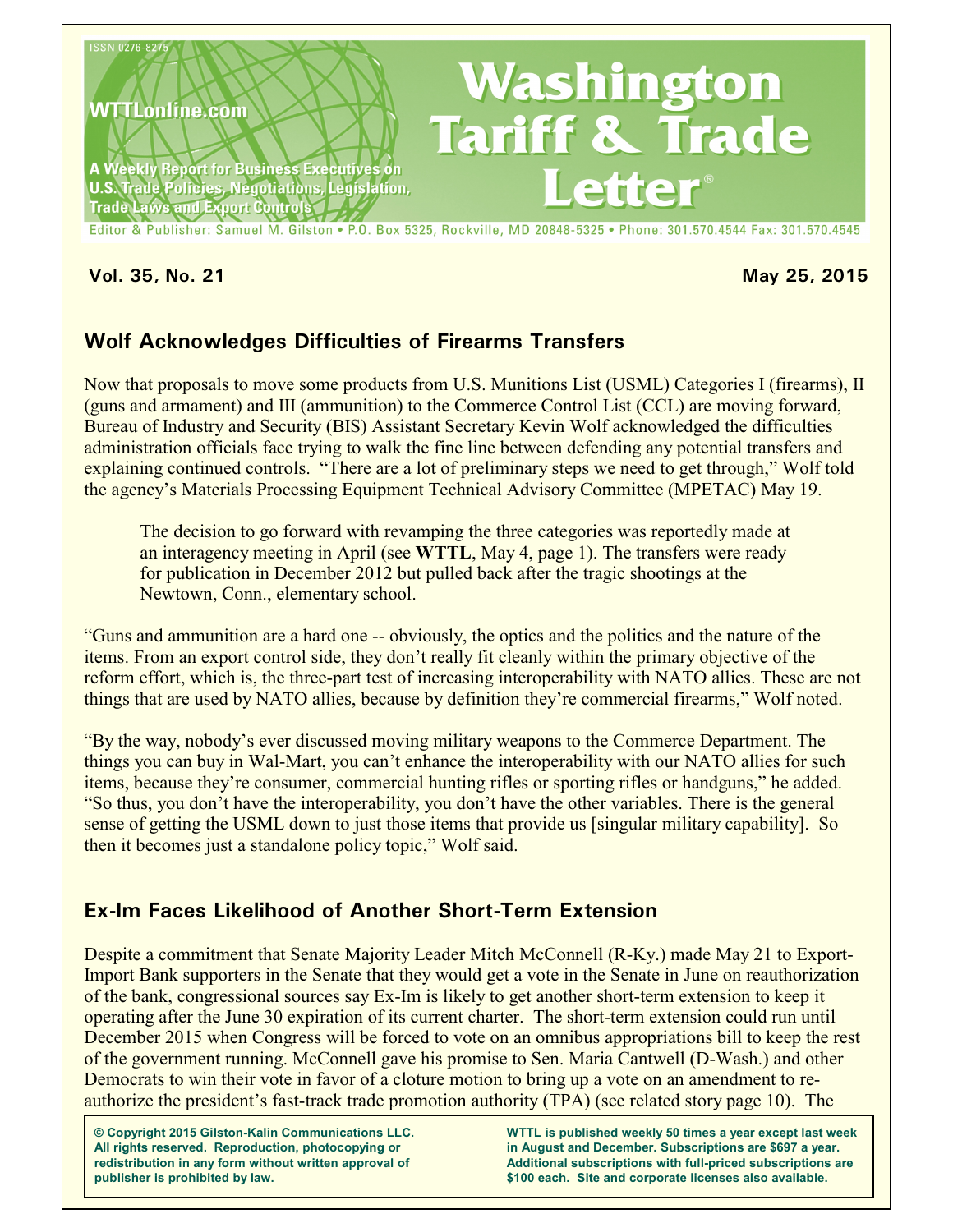cloture motion passed by a 62-38 margin with about a dozen Democrats supporting the move. "Today, Senate Democrats secured a commitment from the Majority Leader that reauthorization of the Export-Import Bank will receive a vote in June. The vehicle will be negotiated between Senator Cantwell and Senator McConnell," Cantwell said in a statement. The attachment of Ex-Im reauthorization to a bill in the Senate may provide a way to circumvent the roadblock House conservatives have raised to the bank.

On the other side of the debate, the Republican Study Committee (RSC) "will not support the reauthorization of the Export-Import Bank and believes that the bank should begin an orderly wind down when its charter expires on June 30th," said a statement by RSC Chairman Rep. Bill Flores (R-Texas) May 21. The RSC has been among the leaders in opposition to the bank, along with House Financial Services Chairman Rep. Jeb Hensarling (R-Texas) (see **WTTL**, May 18, page 7).

Earlier in the week, McConnell had said he would give the Senate a chance to vote on the bank. "I'm not a supporter of Ex-Im, but what I've said was that they are entitled to their vote and we will be working to make sure they have an opportunity to see where the votes are in the Senate," he told reporters May 19. Although Cantwell wanted reauthorization added to TPA, he said "it shouldn't be because that would be another undue burden for TPA which has been a challenging enough exercise, as you know, already."

Congressional sources say reauthorization "still has a problem going forward" in the House. "Hensarling and his crowd have really dug themselves in and not left any room to go through the Financial Services Committee," one source said. The only way around them is for the Senate to attach reauthorization to one of the several appropriations bills that the House has already sent the Senate or to a supplemental appropriations bill, he suggested.

Sources also say there is a chance lawmakers will miss the June 30 deadline for reauthorization and the bank's charter will expire at least temporarily. This has happened before, with the charter getting renewed after a short hiatus. "This would not be an entirely bad thing," one source said. "It will help drive home to those who are undecided the need for the bank," he opined.

A short-term lapse would only prevent the bank from writing new financing. Existing loans and guarantees and the operation of the bank could continue. Existing deals will be honored under Ex-Im's residual permanent and indefinite appropriations, which is granted to government financing backed by the full faith and credit of the U.S. The bank's current appropriations remains good until the end of the current fiscal year Sept. 30. Even beyond that it could still have funds to manage open transactions with the profits it receives from its outstanding financing.

## **Ex-Im Report Cites Growth of "Asian Model" of Trade Finance**

Countries such as China, Japan and Korea have adopted an "Asian model" to financing and managing major foreign projects, which results in their exporters having an advantage over American competitors, a draft of the Export-Import Bank's annual competitiveness report asserts. The large holdings of U.S. dollars in Asia gives those countries a "comparative advantage" over the U.S. through investment support that is outside normal export funding and the restrictions of the Organization for Economic Cooperation and Development (OECD) Arrangement on export support, Ex-Im Senior Vice President Jim Cruse told the bank's public advisory committee May 20.

The competitiveness report shows a continuing decline in official export financing that is subject to the OECD Arrangement, particularly from the seven top industrial countries (G-7), Cruse noted. The level of official G-7 medium and long-term funding declined to \$50.9 billion in 2014 from \$59.9 billion in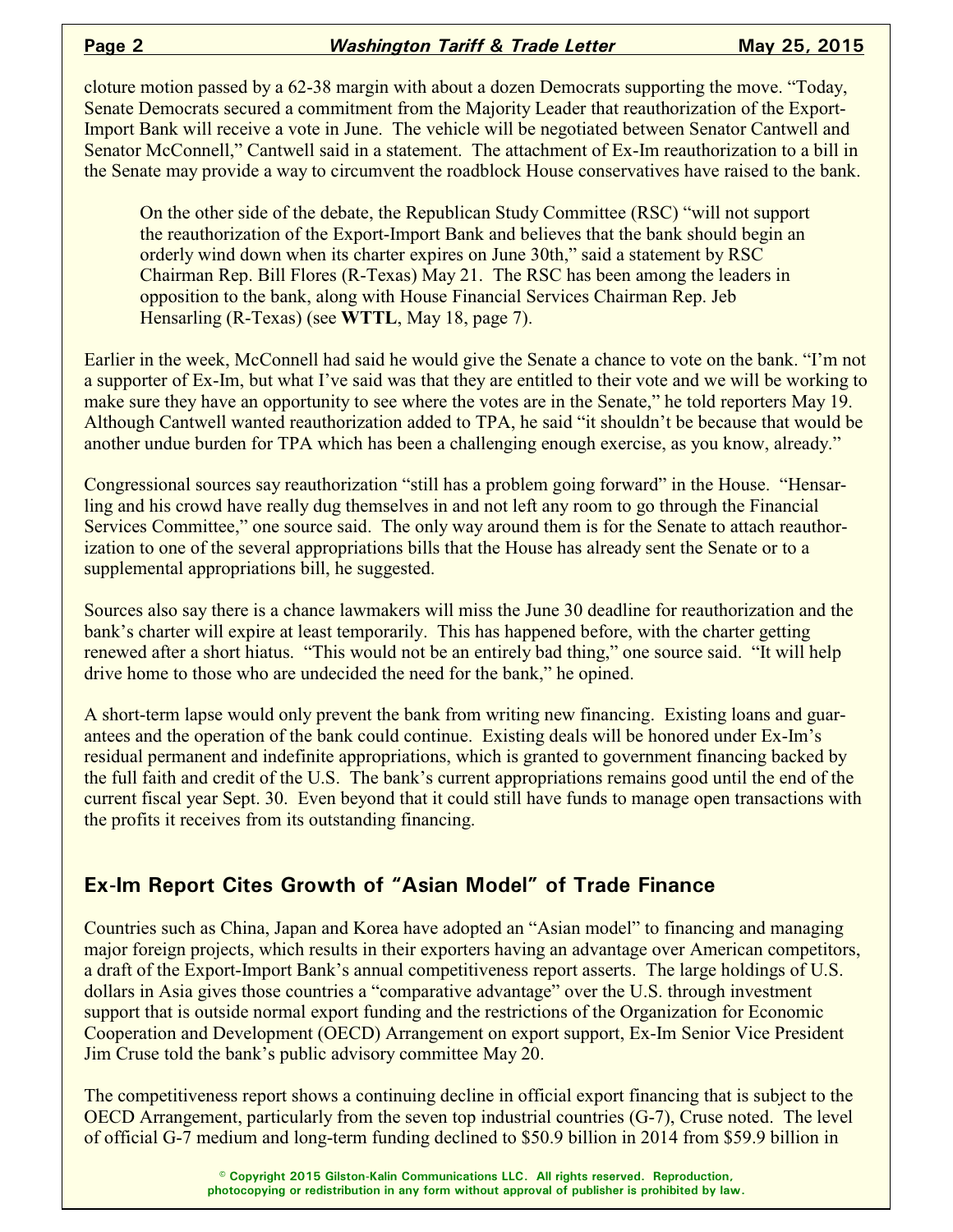2013. At the same time, Asian governments are expanding their long- and medium-term financing. Chinese long and medium-term financing rose to \$101 billion in 2014 from \$78 billion in 2013; Japan's went from \$33 billion to \$40 billion and Korea's from \$24 billion to \$29 billion, the report shows. Short-term financing by export credit agencies (ECAs) in Asia, where there is little private bank export financing, also has grown, Cruse noted.

In 2014, China's ECA provided \$344.82 billion in short-term financing, Korea's ECA (\$165.57 billion) and Japan's (\$63.73 billion). In contrast, Ex-Im short-term aid was \$7.01 billion, Canada's (\$52.11 billion), Germany's (\$17.32 billion) and Italy's (\$0.82 billion). Comparing Korea, Japan and China to Germany and Italy, which have active private-sector banking, "is not appropriate," Cruse said.

Chinese investment financing is part of its broader "going out" economic policy aimed at securing foreign sources of raw materials and agriculture products to compensate for its lack of natural resources, Cruse suggested. Beijing's policy is creating "massive turmoil" in Asia among Chinese competitors, and what it started is "rippling across financial markets," Cruse said.

## **House Bill Would End COOL Following WTO Ruling**

The House Agriculture Committee moved quickly May 20 to repeal country of origin labeling (COOL) requirements for imported meat two days after the World Trade Organization's (WTO) Appellate Body upheld a panel report that found the law violated trade rules by placing an undue burden on foreign exporters, particularly in Canada and Mexico. The legislation (H.R. 2393), which passed the committee on a bipartisan 38-6 vote, would drop the COOL requirements for beef, pork and chicken.

The attempts by the Agriculture Department (USDA) to resolve the dispute by changing its regulations were deemed inadequate by the Appellate Body. USDA Secretary Tom Vilsack has said on several occasions that the department had gone as far as it could go without legislation to fix the underlying statute.

The Appellate Body ruling May 18 upheld almost every finding by a dispute-settlement panel that determined the complex labeling requirements, which forced beef packers to label the country of birth, raising and slaughter of imported beef, imposed rules on imports that were less favorable than those imposed on domestic beef (see **WTTL**, Oct. 27, 2014, page 4). The panel did not err in "finding that the amended COOL measure increases the recordkeeping burden entailed by the original COOL measure...in its analysis of the impact of point-of-production labelling...in its analysis of the impact of the elimination of the country order flexibility...and its analysis of whether the detrimental impact of that measure on imported livestock stems exclusively from legitimate regulatory distinctions."

"This bill is a targeted response that will remove uncertainty and restore stability for the United States by bringing us back into compliance," said Agriculture Committee Chairman K. Michael Conaway (R-Texas) in a statement. "We must do all we can to avoid retaliation by Canada and Mexico, and this bill accomplishes that through full repeal of labeling requirements for beef, pork, and chicken," he said. "We will continue working to get this to the House floor as quickly as possible," he added.

Mexico and Canada, which brought the complaint to the WTO, have both threatened retaliation if the U.S. didn't repeal the COOL rules. "In light of the WTO's final decision, and due to the fact that this discriminatory measure remains in place, our governments will be seeking authorization from the WTO to take retaliatory measures against U.S. exports," said a joint statement issued by Canadian International Trade Minister Ed Fast, Canadian Agriculture Minister Gerry Ritz, Mexican Economy Secretary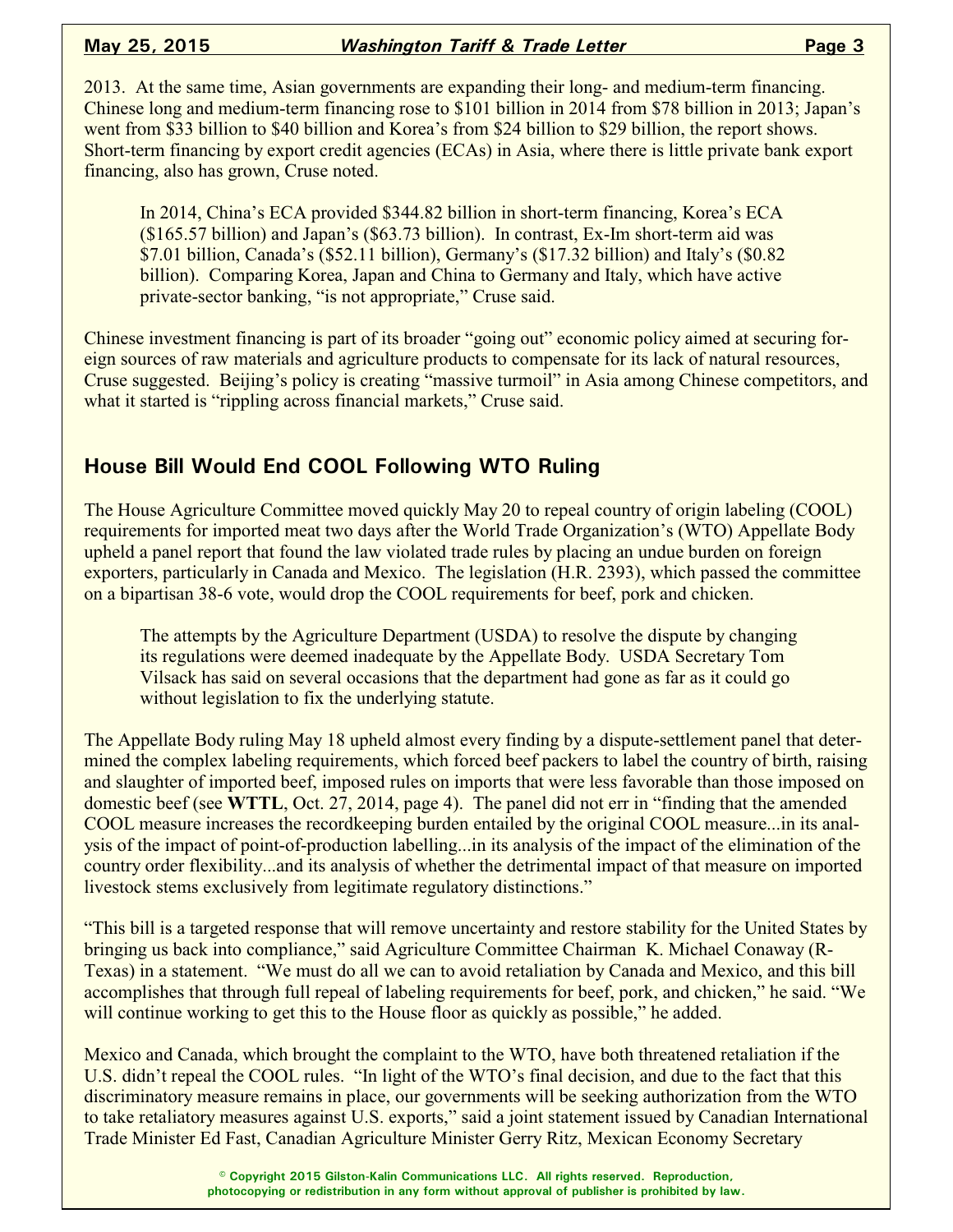Ildefonso Guajardo Villarreal, and Agriculture Minister Enrique Martínez y Martínez. The change to the USDA regulations, which "causes Canadian and Mexican livestock and meat to be segregated from those of U.S. origin, is damaging to North America's supply chain and is harmful to producers and processors in all three countries," they said.

As expected, trade critics jumped on the WTO ruling as an example of trade deals forcing the U.S. to change laws that protect consumers. "Our food safety policies in this country should not be dictated by a closed-door trade tribunal," said Debbie Barker, international and trade program director at Center for Food Safety (CFS), in a statement. "The WTO has essentially overruled our democratic law making process, which demonstrates how trade agreements can weaken U.S. food safety standards," she added. On the other side, a host of farm organizations cited the WTO ruling as reason to repeal COOL.

## **BIS, OFAC Ease Exports of Internet Software to Crimea**

The Bureau of Industry and Security (BIS) and Treasury's Office of Foreign Assets Control (OFAC) coordinated efforts May 22 to allow exports of publicly available personal communication software and services to Crimea. BIS updated its Export Administration Regulations (EAR) to allow "exports or reexports without a license to the Crimea region of Ukraine of software that is necessary to enable the exchange of personal communications over the Internet, provided that such software is designated EAR99, or is classified as mass market software under Export Control Classification Number (ECCN) 5D992.c of the EAR, and provided further that such software is widely available to the public at no cost to the user," it said in the Federal Register.

At the same time, OFAC issued General License No. 9, which authorizes the export or reexport from the U.S. or by U.S. persons to Crimea of certain services and software "incident to the exchange of personal communications over the Internet, such as instant messaging, chat and email, social networking, sharing of photos and movies, web browsing, and blogging, … provided that such services are widely available to the public at no cost to the user," OFAC said.

The BIS rule also clarified previous controls on Crimea it issued in January (see **WTTL**, Feb. 2, page 1). "The new footnote clarifies that for purposes of the Country Group provisions under the EAR, the Crimea region of Ukraine uses the same Country Group designations as the country of Ukraine. This is because the Crimea region of Ukraine is not a country," the notice said.

OFAC in January published General License No. 8, which permitted transactions related to telecommunications service. Those transactions to and from Crimea are authorized, "provided that no payment pursuant to this general license may involve any transaction with a person whose property and interests in property are blocked." The license, however, does not authorize: (1) the provision, sale, or lease of telecommunications equipment or technology; or (2) the provision, sale, or lease of capacity on telecommunications transmission facilities such as satellite or terrestrial network activity.

## **BHP Billiton Pays \$25 Million for Violating FCPA at Beijing Olympics**

Australian mining firm BHP Billon (BHPB) agreed May 20 to pay \$25 million to settle Securities and Exchange Commission (SEC) charges of violating the Foreign Corrupt Practices Act (FCPA) by sponsoring the attendance of dozens of foreign government officials, including from Burundi, Philippines, Congo and Guinea, at the 2008 Summer Olympics in Beijing. The company invited approximately 176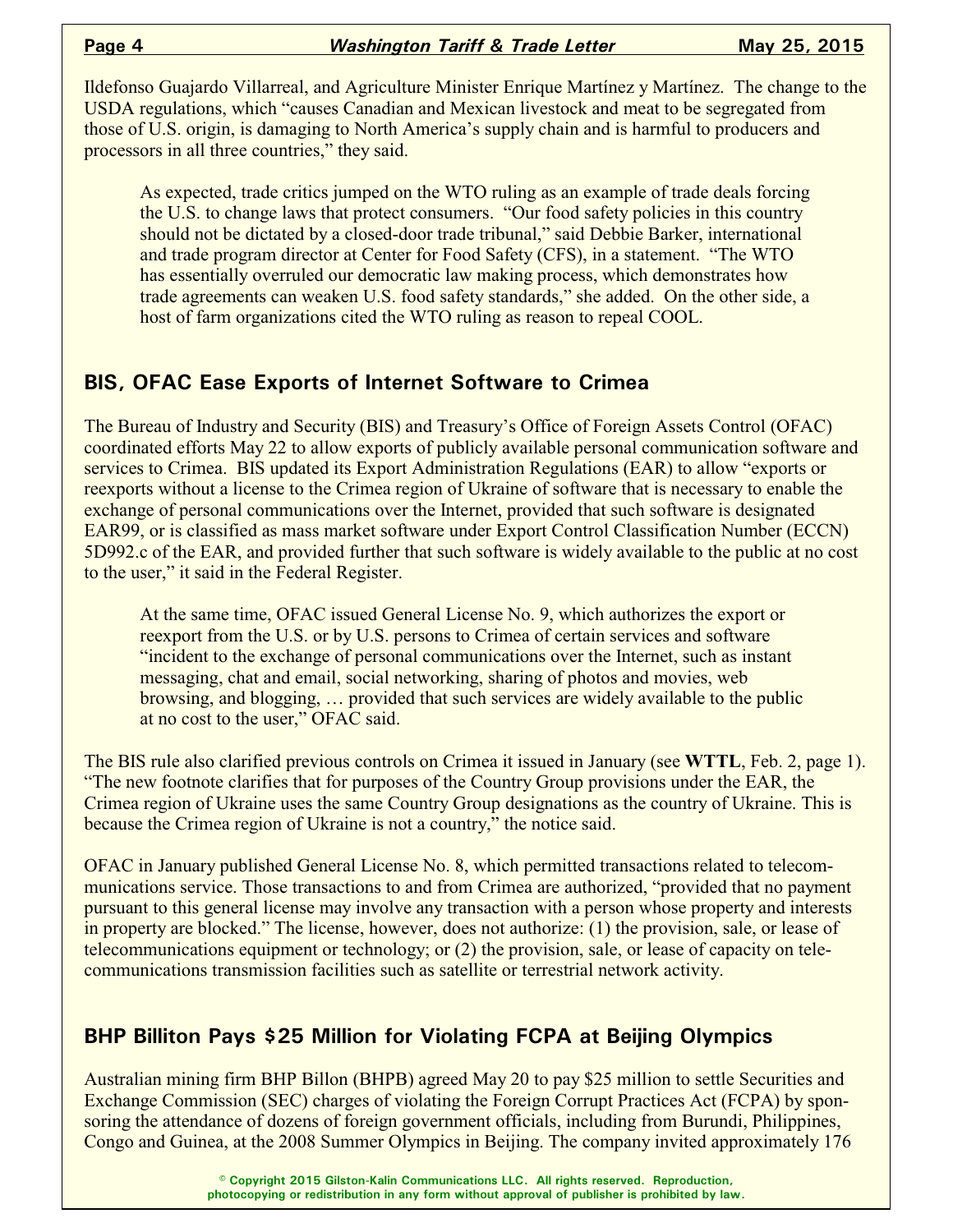officials and employees of state-owned enterprises to attend the games at its expense, ultimately paying for 60 such guests, the SEC order noted. "The majority of these invitations were extended to government officials from countries in Africa and Asia that had well-known histories of corruption. The three to four day hospitality packages included event tickets, luxury hotel accommodations, meals, other hospitality, and, in many instances, offers of business-class airfare for government officials and their guests," it added.

"BHPB recognized that inviting government officials to the Olympics created a heightened risk of violating anti-corruption laws and the company's own Guide to Business Conduct, but the internal controls it developed and relied upon in an effort to address this risk were insufficient. As a result, BHPB invited government officials who were directly involved in, or in a position to influence, pending contract negotiations, efforts to obtain access rights, regulatory actions, or business dealings affecting BHPB in multiple countries," the agency said.

The SEC acknowledged BHPB's remedial actions, including creating a compliance group within its legal department that is independent from the business units and reviewing its existing anti-corruption compliance program. Other changes include "embedding independent anti-corruption managers into its businesses and further enhancing its policies and procedures concerning hospitality, gift giving, use of third party agents, business partners, and other high-risk compliance areas," the agency added. A company statement said it has fully cooperated with the SEC. "Our Company has learned from this experience and is better and stronger as a result," BHP Billiton CEO Andrew Mackenzie said.

## **State Proposes Clarified ITAR Requirements for Defense Services**

DDTC will propose changes May 26 to the International Traffic in Arms Regulations (ITAR) to clarify licensing and registration requirements for U.S. persons providing defense services while employed by foreign persons. The proposal in the Federal Register said DDTC wants "to clarify the registration and licensing requirements for U.S. persons located in the United States or abroad who are engaged in the business of furnishing defense services to their foreign person employers."

In the preamble to the proposal, DDTC said it is considering amending its registration fee structure to go along with a final rule. "To accommodate the changes proposed in this rule, DDTC is considering modifying its registration fee structure. Of the many options being explored, one alternative involves providing a reduced base fee for individuals or natural U.S. persons," it added.

The agency said it seeks "to clarify when these same persons may be covered under existing DDTC authorizations previously issued to their employers and affiliates, and when they are instead obligated to apply for their own license or agreement prior to engaging in the provisions of defense services." Other changes would include a new note explaining that under specified circumstances, minority owners of a firm may list that company on their registration; a new definition of "natural person"; and a note saying natural persons employed by affiliates or subsidiaries of and listed on a U.S. person's registration are deemed to be registered as well.

The changes would apply to U.S. persons working at a foreign branch of a U.S. company; employees of a U.S. company's foreign subsidiary or affiliate; independent contractors outside the U.S., and U.S. employees of a foreign company with no U.S. affiliation, DDTC noted. DDTC also proposes revising text to clarify the existing requirement that U.S. persons performing defense services abroad are required to be registered and that defense services performed by natural U.S. persons may be authorized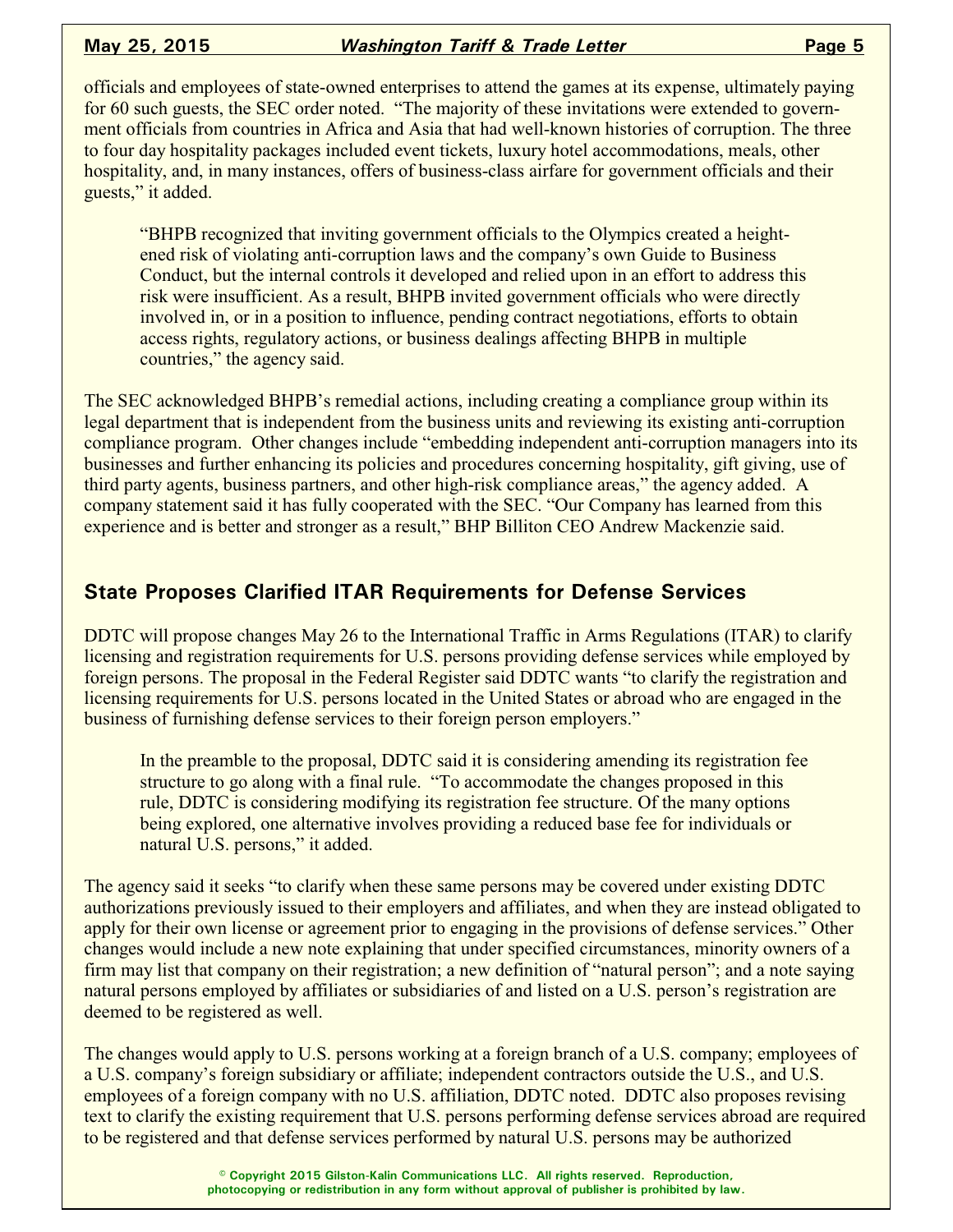via a DSP-5. The proposal would also add an exemption for natural U.S. persons employed by foreign persons located in NATO countries and other specified nations, as well as an exemption for natural U.S. persons employed by foreign persons engaged in foreign military sales-related activities.

## **U.S. Protests WIPO Expansion of Geographic Indications Rights**

The World Intellectual Property Organization (WIPO), the United Nations (UN) body dedicated to the protection of intellectual property rights (IPR), brush aside the opposition of the U.S. and several other nations and agreed May 20 to expand rules that allow more geographic indications (GI) to be registered for trademark protection under WIPO agreements. "The United States is profoundly concerned with the Lisbon diplomatic conference and its outcome, the Geneva Act of the Lisbon Agreement," Ambassador Pamela Hamamoto, the permanent U.S. representative to the UN in Geneva, told the WIPO conference where the changes were adopted (see **WTTL**, March 23, page 6).

WIPO negotiators adopted a revision of an international registration system to protect GIs for products such as coffee, tea, fruits, wine, pottery, glass and cloth. The change will allow registration of GIs, such as feta cheese, that are not linked to appellations of origin, which are tied to specific locations, a goal sought by the European Union (EU).

"We have heard from several Lisbon parties that the goal of this diplomatic conference was to improve the agreement and make it more attractive for a broader array of WIPO members and their stakeholders," Hamamoto said. "However, what we saw instead was that the long-term interests of the many and of the system have been sacrificed for the short-term and narrow interests of the few. It is hard to understand how the new Geneva Act of the Lisbon Agreement will actually advance the stated objectives of the current Lisbon parties, when the negotiation process and its outcome were undertaken without consensus by only 15% of the WIPO membership," she declared.

U.S. dairy exporters also protested the WIPO move. The National Milk Producers Federation (NMPF), the U.S. Dairy Export Council (USDEC) and the International Dairy Foods Association issued a joint statement calling on the U.S. Trade Representative to evaluate whether the agreement is likely to violate WTO obligations and called on Congress to examine the changes also. "The treaty and its proposed changes are clearly aimed at preventing competitors such as dairy producers and processors in the United States and other non-European countries from using names in international trade that they have used for decades," said NMPF President and CEO Jim Mulhern. USDEC President Tom Suber said, "It's clear that this agreement is an effort to promote the interests of GI holders at the expense of generic users."

## **BIS Warns Exporters of Potential Reexports to Russia**

As BIS eased restrictions on telecommunications software to Crimea, it warned companies to practice due diligence in exporting controlled items that could be transshipped to Russia (see related story page 4). "BIS remains concerned about efforts by front companies and other intermediaries, who are not the true final end users, to transship or reexport U.S.-origin items to the Russian Federation in violation of these measures and other export controls," it said in guidance posted on its website May 19. "Even prior to the imposition of restrictions based on the situation in Crimea, front companies and other intermediaries obtained U.S.-origin items that may require a license to Russia through intermediate countries subject to a more favorable licensing policy under the Export Administration Regulations," it wrote.

"Whenever a person who is clearly not going to be using the item for its intended end use (e.g., a freight forwarder) is listed as an export item's final destination, the exporter has an affirmative duty to inquire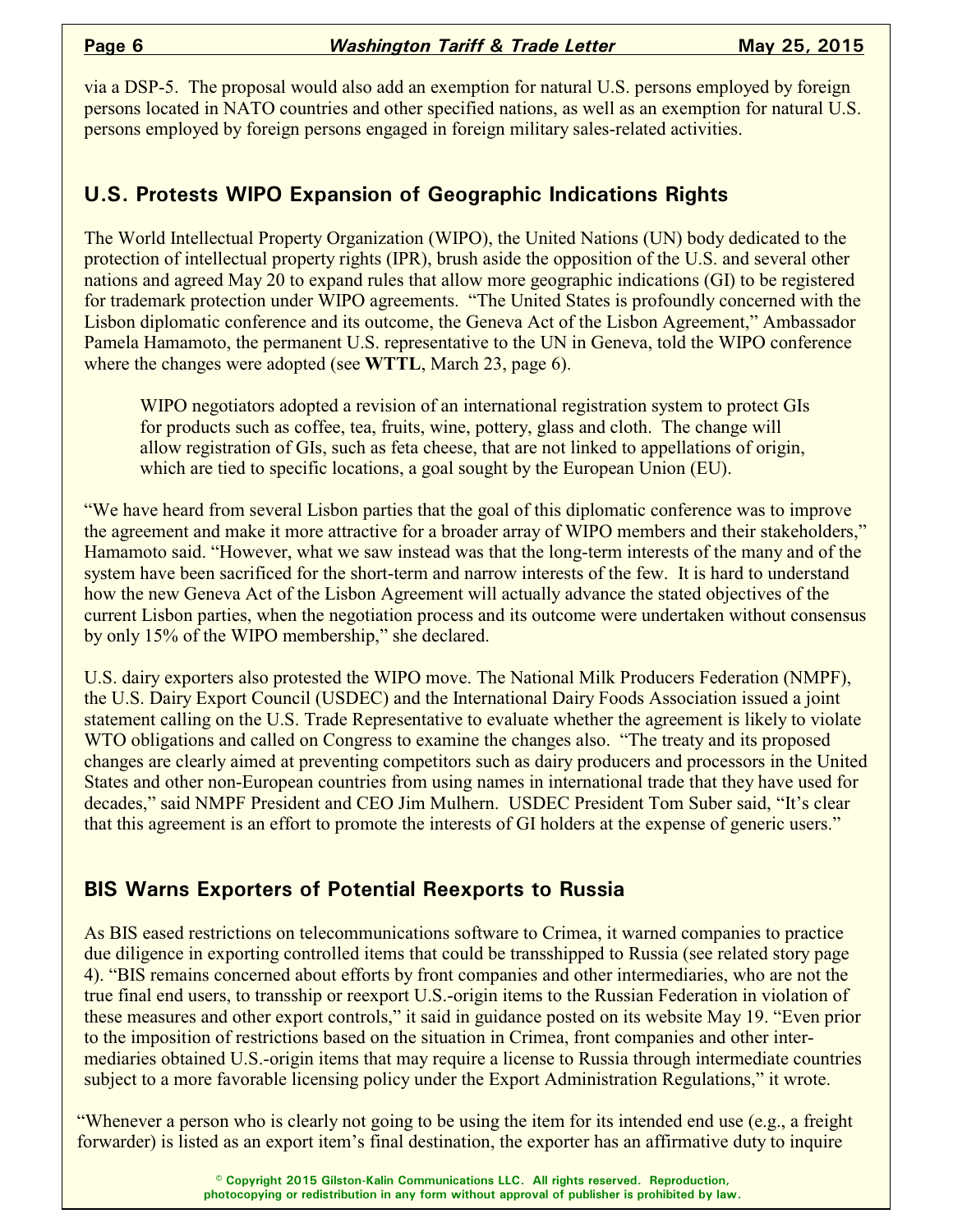about the end use, end user, and ultimate destination of the item to ensure the transaction complies with the EAR," BIS said. "In addition, the ex-porter should pay attention to any information that may indicate an unlawful diversion is planned. This may include discrepancies in the destination country and the country from which an order is placed or payment is made," it added.

"Exporters should pay attention to the countries a freight forwarder serves, as well as the industry sectors a distributor or other non-end user customer supplies. The exporter should then determine whether a license is required based on the likely country of ultimate destination and end use and end user," it noted. "If the exporter continues to have any doubts or concerns surrounding the end use, end user, or country of ultimate destination after exercising due diligence, the exporter should present all relevant information to BIS in the form of a license application or refrain from the transaction," BIS said.

## **TPP Debate Continues Between Administration, NGOs**

As the Senate debated fast track Trade Promotion Authority (TPA), Obama administration officials continued to be locked in a battle of words with nonprofit labor and environmental groups over the Trans-Pacific Partnership (TPP). The debate has led some observers to wonder if the opposing sides are discussing the same trade agreement. As the debate heated up, the New Zealand press reported that a TPP ministerial meeting planned for Guam the week of May 26 has been canceled in part because of the uncertain outcome of the TPA debate in Congress.

As part of the administration's TPP push, Secretary of State John Kerry spoke at a Boeing plant in Seattle May 19, stressing the foreign policy justification for the deal. The speech came just a few weeks after Secretary of Defense Ash Carter spoke on the national security reasons for TPP (see **WTTL**, April 13, page 2).

TPP is "as important to American interests in the Asia Pacific as our military posture," Kerry said. "Completing the TPP would send a message throughout the region as well as the world that America is – and will continue to be – a leading force for prosperity and security in the Asia Pacific," he declared.

In hopes of winning difficult points with the environmental movement, the U.S. Trade Representative's (USTR) office May 20 released a new report, "Standing Up for the Environment: Trade for A Greener World." The administration "is leading the charge to shape an international response to the global environmental challenges we face," the report contends.

"Across this critical zone, the TPP would establish the toughest environmental protections of any regional trade agreement. We are on track to establish new commitments to protect marine life from illegal fishing and harmful fisheries subsidies. With respect to fish subsidies, these are protections that have been sought, without success, for over a decade in the World Trade Organization," the report adds.

Environmental groups were quick to denounce the report. The USTR's office "is grasping at straws with this misleading report," Ilana Solomon, director of the Sierra Club's Responsible Trade Program, said in a statement. "Given the history of U.S. trade deals and leaked draft chapters of the Trans-Pacific Partnership, it's clear the TPP would harm our air, water, and climate. Let's be clear -- the environmental chapter of the TPP is still secret. Yet every indication is that it will fall short of actually prohibiting dangerous practices like illegal timber trade and shark finning," she said.

Separately, labor groups have rejected claims that TPP will increase worker rights in the region and draw trade away from China. "From what we know about the TPP, it's a low-standards agreement from the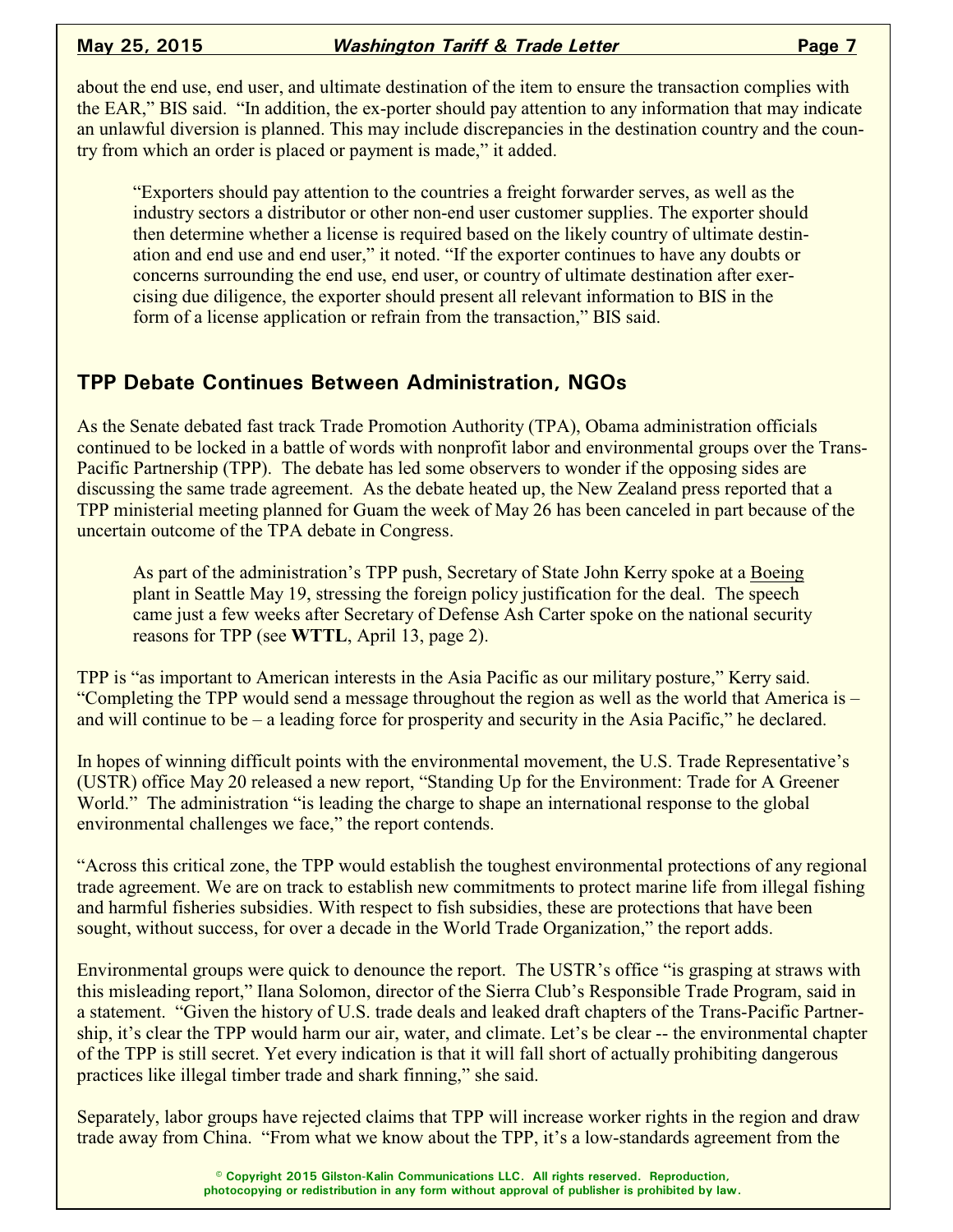perspective of working people,"said AFL-CIO Policy Director and Special Counsel Damon Silvers in a conference call announcing his organization's report, "The U.S.-China Economic Relationship: The TPP is Not the Answer." "It would solidify a model of globalization that drives wages and public interest policies down, it wouldn't address job killing currency manipulation, and it could allow China to reap the benefits of the agreement without joining," he said.

## **BIS Adds Restrictions to Exports of Cybersecurity Items**

After a few fits and starts, BIS May 20 proposed new restrictions on exports of cybersecurity products and network intrusion software the Wassenaar Arrangement adopted in December 2013. Admitting it was unsure of the impact or effectiveness of the new rules, it requested public comments on the changes.

In March, administration officials said they had resolved the interagency disagreement that had delayed publication of the new rules. In April, it seemed that year-long disagreement still hadn't been settled, and agencies were still grappling with the scope of the entries and what is controlled in them (see **WTTL**, May 4, page 4). Unlike past regulatory changes implementing Wassenaar agreements, which BIS has issued as final rules, the agency published the cyber controls as a proposal.

BIS proposes to add two Export Control Classification Numbers (ECCNs) to the Commerce Control List (CCL): 4A005 ("systems," "equipment," or "components" therefor, "specially designed" for the generation, operation or delivery of, or communication with, "intrusion software") and 4D004 ("software" "specially designed" for the generation, operation or delivery of, or communication with, "intrusion software"). These ECCNs would be controlled for national security (NS), regional stability (RS), and anti-terrorism (AT) reasons to all destinations, except Canada, the Federal Register notice said.

"No license exceptions would be available for these items, except certain provisions of License Exception GOV, e.g., exports to or on behalf of the United States Government," BIS said. In addition, the rule "continues applicable Encryption Items (EI) registration and review requirements, while setting forth proposed license review policies and special submission requirements to address the new cybersecurity controls, including submission of a letter of explanation with regard to the technical capabilities of the cybersecurity items," it said.

The rule would also add Internet Protocol (IP) network communications surveillance systems or equipment to ECCN 5A001. The new entry "is restricted to products that perform all of the functions listed; however, the Export Administration Regulations (EAR) also prohibits the export of equipment if the exporter intends it will be combined with other equipment to comprise a system described in the new entry," BIS noted.

BIS also proposed adding the definition of "intrusion software" to the EAR. The term would be defined as: software "specially designed" or modified to avoid detection by 'monitoring tools,' to defeat 'protective countermeasures,' of a computer or network-capable device, and performing extraction of data; modification of system or user data; modification of the standard execution path of a program or process to allow the execution of externally provided instructions. The proposed rules would not control the software itself, but the delivery systems for the intrusion software, Randy Wheeler, director of the BIS Information Technology Controls Division, told a conference call May 20.

"In reviewing how to interpret the scope of these entries, it was determined that we have to date identified a number of penetration testing products that have been classified under Category 5 part 2 due to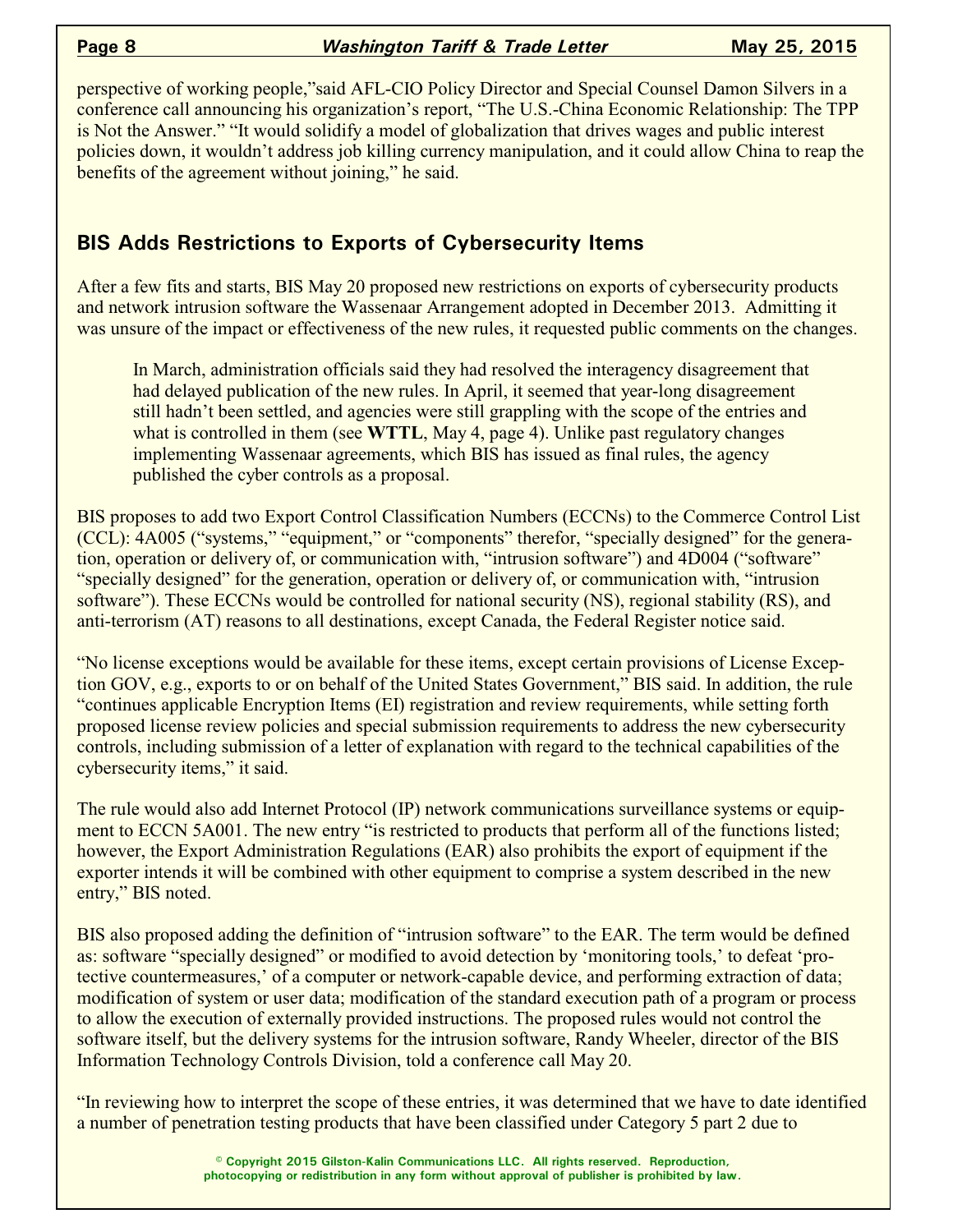### **May 25, 2015** *Washington Tariff & Trade Letter* **<b>Page 9**

encryption functionality and that have been exportable to non-government end users all over the world, except for the embargoed countries under license exception ENC to date," she said. "However, the technical description of the delivery systems for intrusion software does encompass those penetration testing products," she explained. While the products identified are sold as defensive products generally for internal network testing, "they are capable of being used offensively as well," Wheeler noted.

The proposed rule also included a license review policy for these items. "Cybersecurity items controlled for RS are proposed to be reviewed favorably if destined to a U.S. company or subsidiary not located in Country Group D:1 or E:1, foreign commercial partners located in Country Group A:5, [and] government end users in Australia, Canada, New Zealand or the United Kingdom." These governments "have partnered with the United States on cybersecurity policy and issues, which affords these countries with favorable treatment for license applications," BIS noted.

For other transactions, approval would be given "on a case-by-case basis to determine whether the transaction is contrary to the national security or foreign policy interests of the United States, including the foreign policy interest of promoting the observance of human rights throughout the world," the notice said. "Note that there is a policy of presumptive denial for items that have or support rootkit or zero-day exploit capabilities," BIS added.

Comments are due on the proposed rule by July 20. Specifically, BIS is seeking information about the impact and effectiveness of the rule, as well as the additional burden the licensing requirements would incur and any negative effects on "legitimate vulnerability research, audits, testing or screening and your company's ability to protect your own or your client's networks."

## **BIS Implements Extensive Wassenaar List Changes**

BIS implemented numerous export control list changes May 21 to put in place revisions that the Wassenaar Arrangement, the multilateral export control regime, adopted at its plenary session in December 2014. The new rules cover such areas as machine tools, information security, spacecraft and high-performance computer (HPC) technology. In all, the final rule in the Federal Register revises 42 Export Control Classification Numbers (ECCNs) on the Commerce Control List (CCL).

These include new or updated controls on spacecraft equipment (Category 9), technology for fly-bywire/flight-by-light systems (Category 7), machine tools (Category 2), optical equipment for military utility and fiber laser components (Category 6); equipment for production of electronic devices (Category 3), and certain telecommunications equipment and general purpose computers or servers (Category 5P2). New controls in ECCN 2B001.a cover turning machines with "unidirectional positioning repeatability" equal to or less (better) than "1.1  $\mu$ m along one or more linear axis" and two or more axes "which can be coordinated simultaneously for 'contouring control'."

The change to machine tool controls capped a two-year effort to shift the control methodology to the measurement of unidirectional repeatability from precision accuracy. This rule also revises three ECCNs -- 3B001, 3D001, and 3E001-- to add License Exception CIV eligibility for Anisotropic plasma dry etching equipment and related software and tech-nology for the development and production of this equipment, as a result of BIS' foreign availability assessment in February (see **WTTL**, Feb. 9, page 3).

It also added ECCN 9D005 to "control related software to the new spacecraft controls added to 9A004. However, these Items are already controlled under ECCN 9D515 on the CCL, as indicated by the text in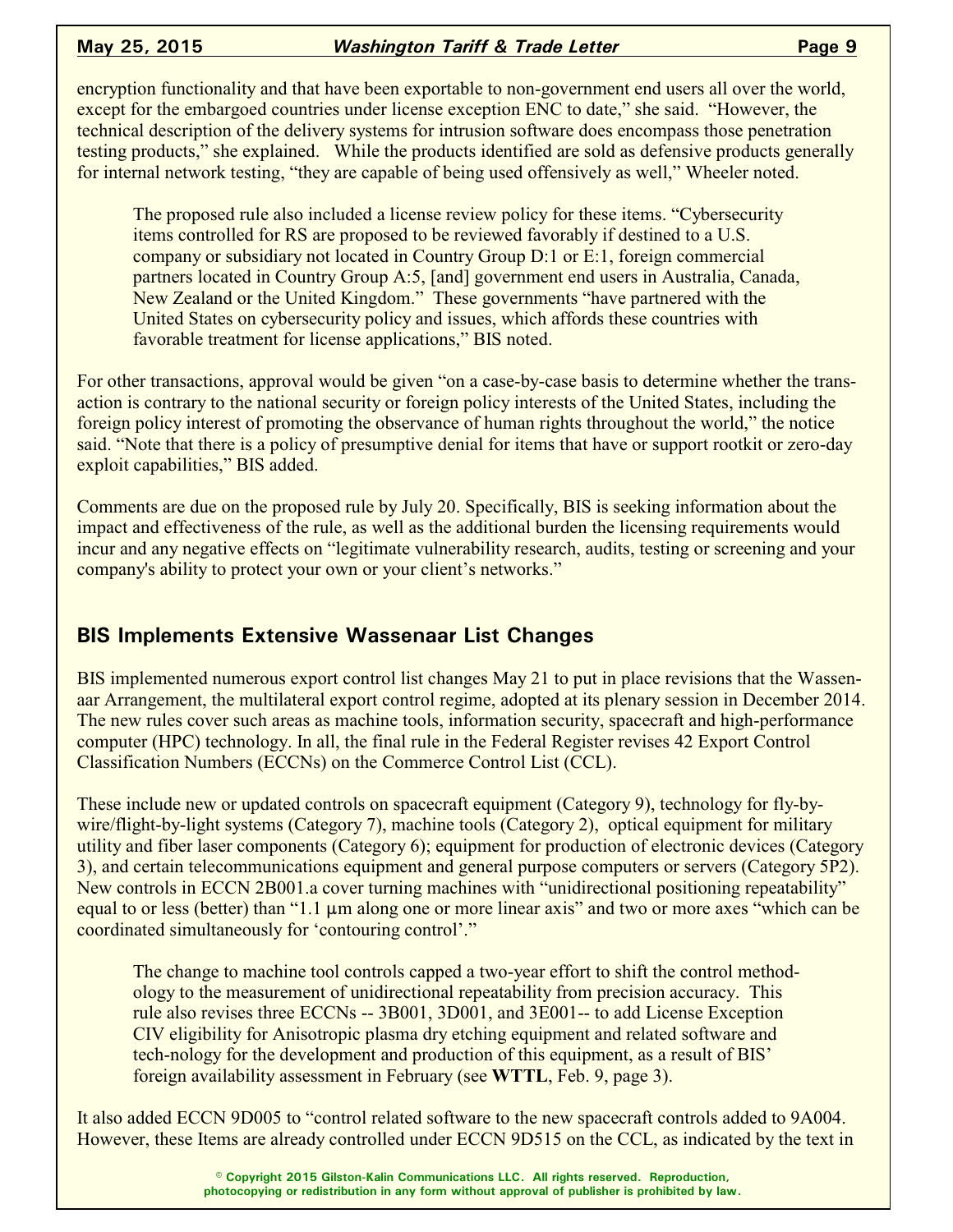the parentheticals," BIS said. "People who look for them here first will be directed to ECCN 9D515 where they are controlled in the CCL. BIS will keep using 9D515 for this software because it works best with the unique export controls of the U.S., in that the '15' in the number corresponds to the category on the USML that specifies related military items," BIS said. It added definitions of fly-by-light system, flyby-wire system, library, operations, administration or maintenance (OAM), plasma atomization, quantum cryptography, spacecraft bus, and spacecraft payload; and updated terms: civil aircraft, cryptanalytic items, cryptographic activation, end-effectors, information security, local area network, and technology.

## **Agencies Harmonize Export Destination Control Statements**

As exporters transition products from the jurisdiction of DDTC to BIS, the two agencies are looking to make the exporting process as seamless as possible for companies that straddle the line between them. One example of that effort is seen in parallel Federal Register proposals that BIS and DDTC published May 22 to harmonize destination control statements (DCS) required under the Export Administration Regulations (EAR) and International Traffic in Arms Regulations (ITAR).

"This change in jurisdiction for many of the parts and components for military systems has increased incidence of exporters' shipping articles subject to both the ITAR and the EAR in the same shipment. Both regulations have a mandatory destination control statement that must be on the export control documents for shipments that include items subject to those regulations. This has caused confusion to exporters as to which statement to include on such mixed shipments, or whether to include both," the two notices said.

The proposal reads: "These items are controlled and authorized by the U.S. Government for export only to the specified country of ultimate destination for use by the end-user herein identified. They may not be resold, transferred, or otherwise disposed of, to any other country or to any person other than the authorized end-user or consignee(s), either in their original form or after being incorporated into other items, without first obtaining approval from the U.S. government or as otherwise authorized by U.S. law and regulations."

## **Fast-Track Legislation Passes Senate After Hard Debate**

If Shakespeare were writing the script for the Senate consideration of fast-track trade promotion authority (TPA) the week of May 18, he might have titled it, "All's Well That Ends Well." After much maneuvering, Republicans and Democrats TPA supporters were able to muster enough votes to invoke cloture thrice to keep the legislation moving and in the end, at 9:22 P.M., Friday May 22, to approve final passage of an amended version on a vote of 62-37. The votes marked a big defeat for labor unions, environmentalists and consumer groups that oppose TPA, setting up another fight in the House.

Along the way, a bipartisan coalition held mostly together to defeat amendments that could have derailed the measure. Among the defeated amendments was one offered by Sens. Rob Portman (R-Ohio) and Debbie Stabenow (D-Mich.) to make enforceable rules against unfair currency manipulation a principal negotiating objective in trade talks and to subject violations to dispute settlement.

Obama administration officials said they would recommend a presidential veto of TPA if the amendment were attached. The amendment was defeated on a 48-51 vote (see **WTTL**, May 18, page 1). Instead, members voted 70-29 on an alternative offered by Finance Committee Chairman Orrin Hatch (R-Utah) and Ranking Member Ron Wyden (D-Ore.), to make currency a principal negotiating objective but providing different ways to deal with it, including transparency, monitoring and reporting. With a core of